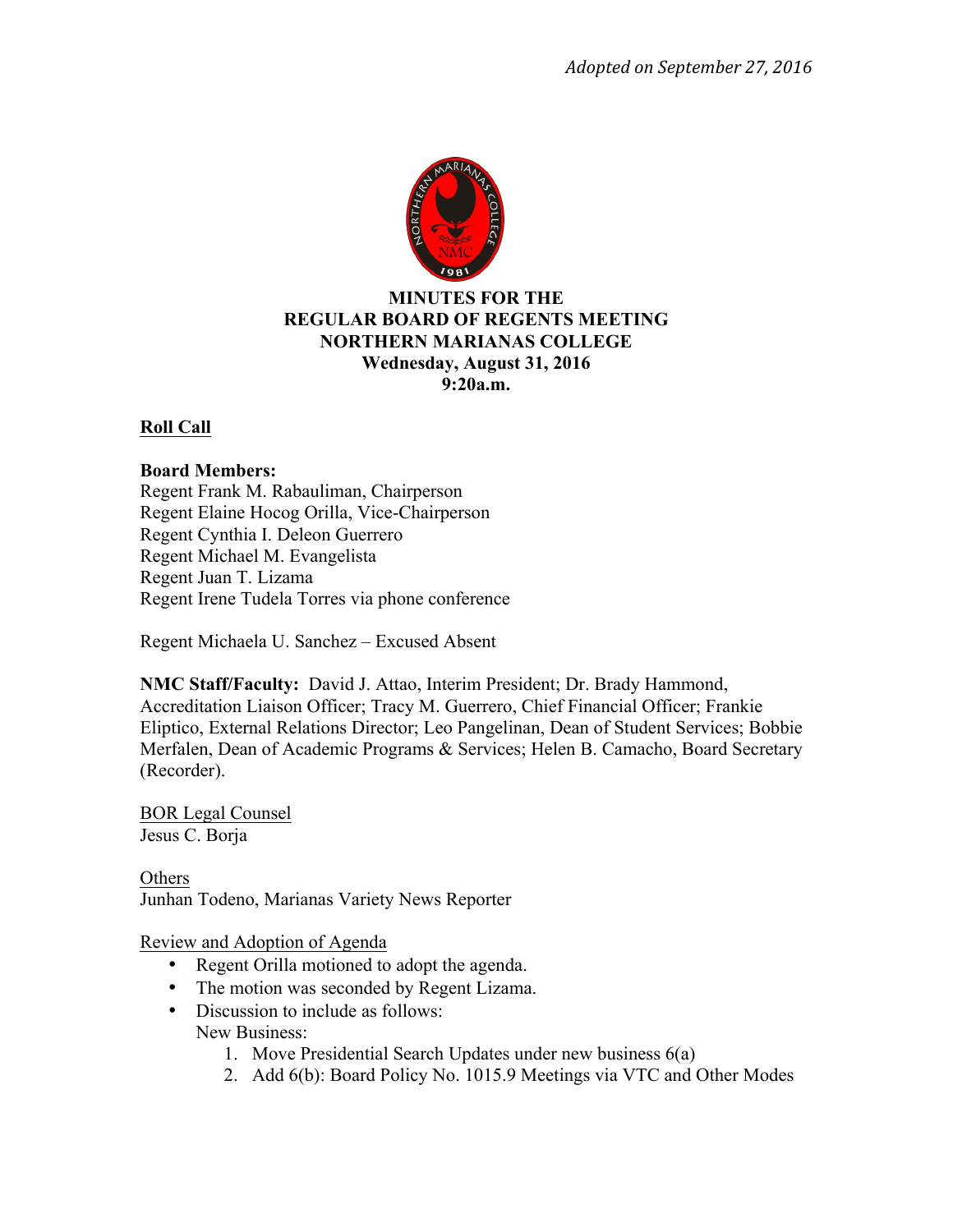- Regent Orilla motioned to adopt the agenda with the inclusion of the recommended items.
- Regent Lizama seconded the motion.
- All members voted yes, the motion passed as amended.

Review and Adoption of Minutes – July 14, 2016 Regular Meeting

- Regent Orilla motioned to adopt the minutes.
- The motion was seconded by Regent Lizama.
- Discussion:
	- 1. Page 3: second to the last bullet; under Interim President's Report (Academic Program); stated concerns with the release of graduate of diplomas;
	- 2. Chief Financial Officer Report: Classification and compensation schedule
- Regent Orilla recommended tabling the minutes pending clarification.
- The minutes for July 14, 2016 Regular meeting is tabled.

# Public Comments Period

None.

Chairperson's Report

- Chairman Rabauliman welcomed the newest members of the Board, Regents Torres and Evangelista.
- Met with the legislature with regards to the budget both in the senate and house; advocating for the college budget.
- Discussion about the requirements that WASC expects of the college namely the committees: Nominating Committee and an Audit Committee.

# **REPORTS AND ACTION FROM STANDING COMMITTEES**

Program Committee None.

Personnel Committee

- Regent Deleon Guerrero, Personnel Committee Chairperson requested for the Position Classification and Salary Schedule which was requested for since March 22, 2016. This request was reiterated at the July 14, 2016 Regular meeting; concerned that the college submitted a FY2017 Budget, which included some of those updates; those updates should already be on hand and ready for review.
- IP Dave noted the concerns and indicated that they are working towards that, as it is a priority.

Chairperson Rabauliman appointed the chairs and committees of the board. They are as follows:

Personnel Committee Chair: Regent Cynthia I. Deleon Guerrero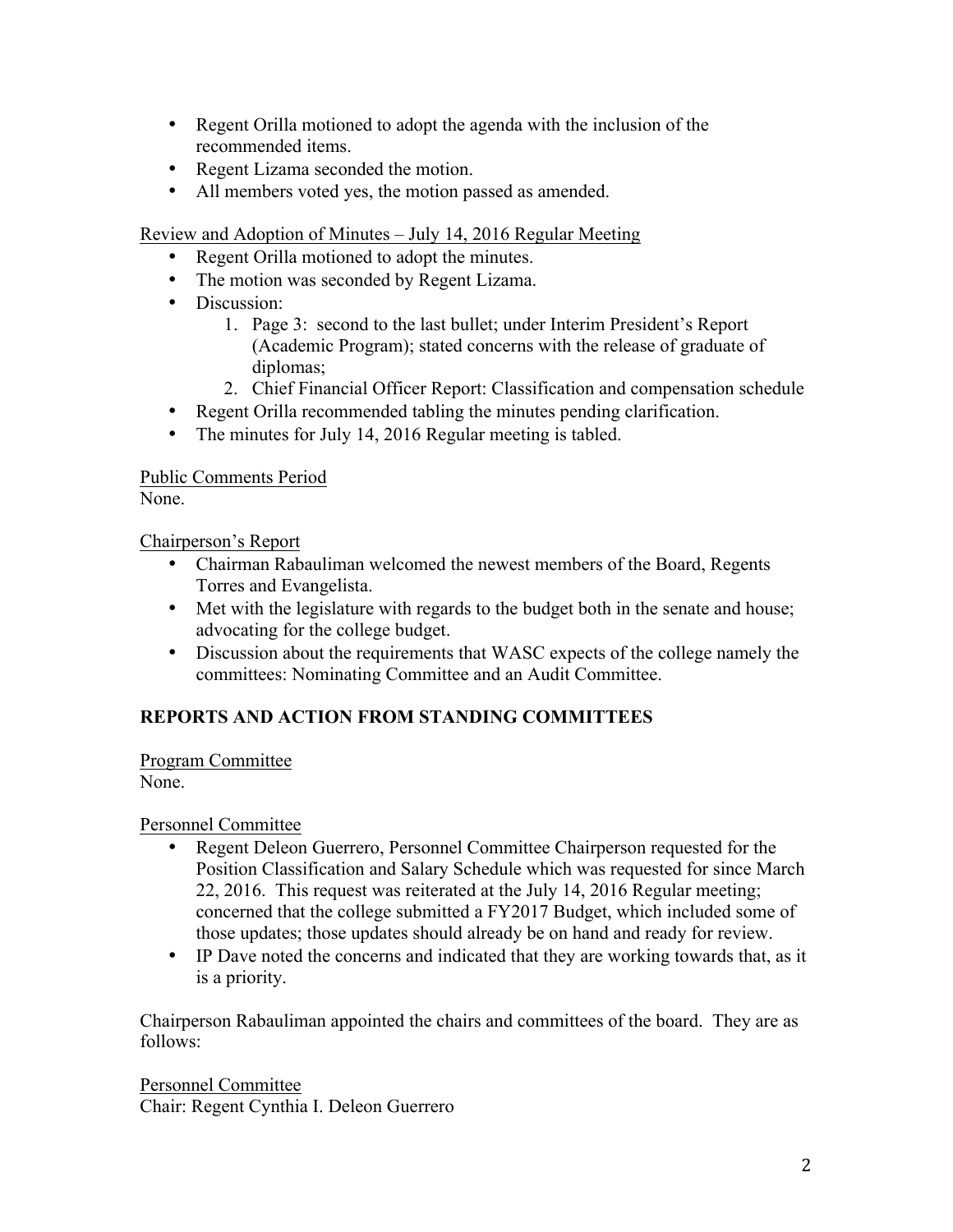Members: Regent Juan T. Lizama; Regent Elaine Hocog Orilla

Fiscal and Finance Committee

Chair: Regent Irene Tudela Torres Members: Regent Michaela U. Sanchez; Regent Michael N. Evangelista

Program Committee Chair: Regent Michaela U. Sanchez

Members: Regent Irene T. Torres; Regent Cynthia I. Deleon Guerrero

Board Policy No. 1005 – Standing Committees

- WASC requires that we have a separate Audit Committee from the Fiscal and Finance.
- Need to establish a Nominating committee.
- Regent Orilla motioned to amend Policy No. 1005 Standing Committees of the Board to include the Audit Committee and Nominating Committee as recommended by WASC.
- Regent Deleon Guerrero seconded the motion.
- Discussion: IP Dave instructed to develop the procedures for the Audit and Nominating committee.
- All members voted yes, the motion passed.

#### Audit Committee

Chair: Regent Michael N. Evangelista Members: Regent Irene Tudela Torres; Regent Elaine Hocog Orilla

Nominating Committee Chair: Regent Juan T. Lizama Members: Regent Michael N. Evangelista; Regent Cynthia I. Deleon Guerrero

# **OLD BUSINESS**

Audit Committee Done.

Nominating Committee Done.

# **NEW BUSINESS**

Board Policy No. 1015.9 – VTC Tabled.

Break called at 10:51a.m Break ended at 11:05a.m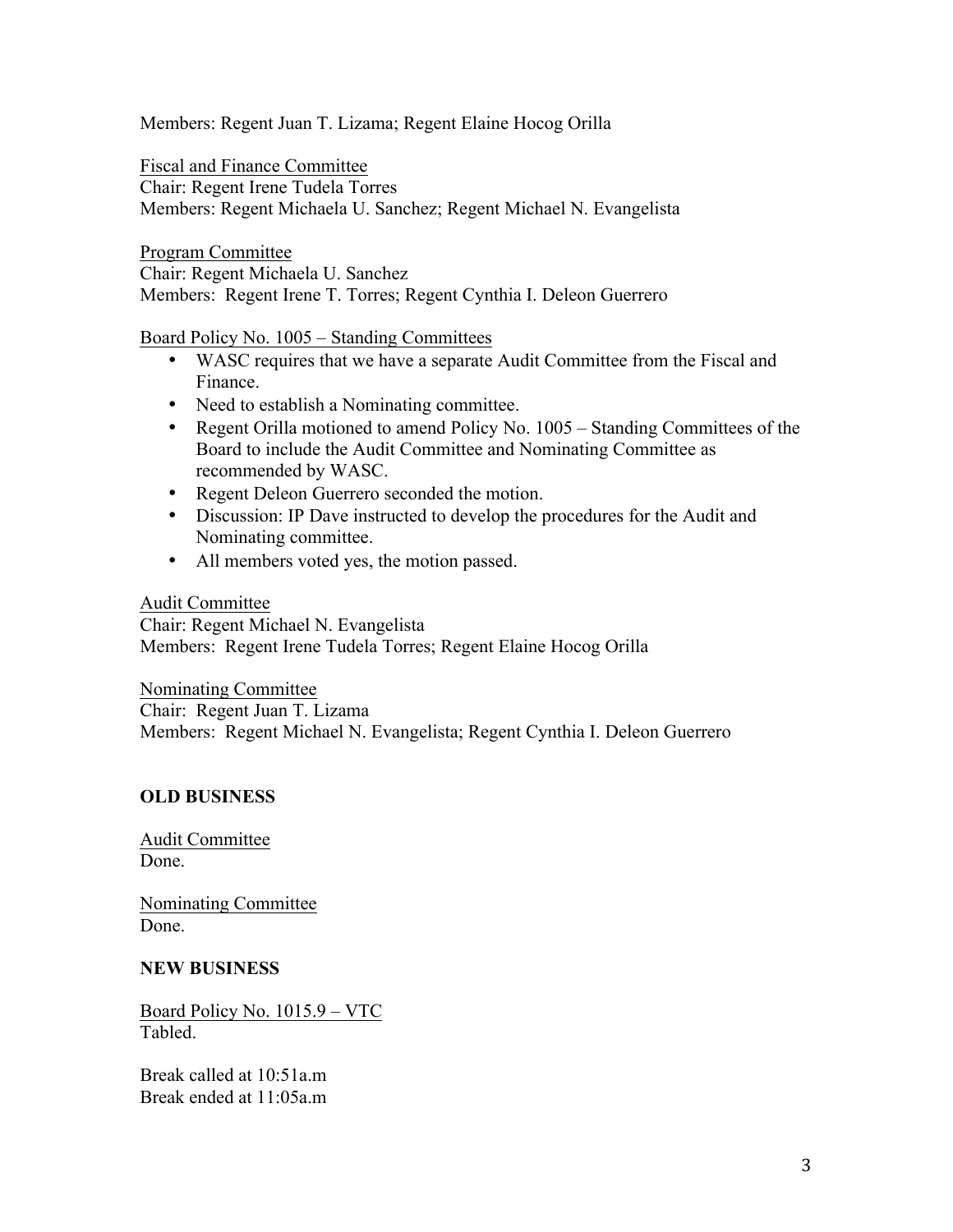#### President' Report

- **1. Report provided and highlights noted as follows:**
	- Fiscal Year 2017-2018 Operational Plan **Imperative 1:** Program and Services support to CNMI workforce and Community Needs.

**Imperative 2:** Ensure Continued Accreditation **Imperative 3:** Accelerate Time to Completion **Imperative 4:** Improve Student Success and Support **Imperative 5:** Strengthen Operations and Resource Development

# **2. WASC Accreditation Update -** In executive session.

# **3. Chief Financial report:**

Tracy M. Guerrero, CFO provided an update of the current financial standing of the college (handout provided). She highlighted the following:

- Unaudited as of August 31, 2016 FY 2016 YTD Consolidated Statement of Revenues and Expenditures.
- FY2016 YTD Anticipated Operations Budget Surplus as of August 31, 2016
- YTD Personnel and Operations Expenditures

Board Meeting Assessment Done.

Miscellaneous Items

- Bank of Hawaii donation.
- Building Naming.

# **EXECUTIVE SESSION**

- Regent Evangelista motioned to move into Executive Session.
- Regent Orilla seconded the motion.
- WASC and PSC Matters
- All members voted yes, the motion passed.
- Executive Session at 12:10p.m.
- Executive Session ended at 2:03p.m.

# WASC Accreditation Update

- Directed IP Dave to start drafting the WASC report, which is due September 22, 2016.
- Draft outline will be provided September 02.
- Draft narrative form will be provided September 09.
- Provide the board members for review before the board meeting set for September 13.